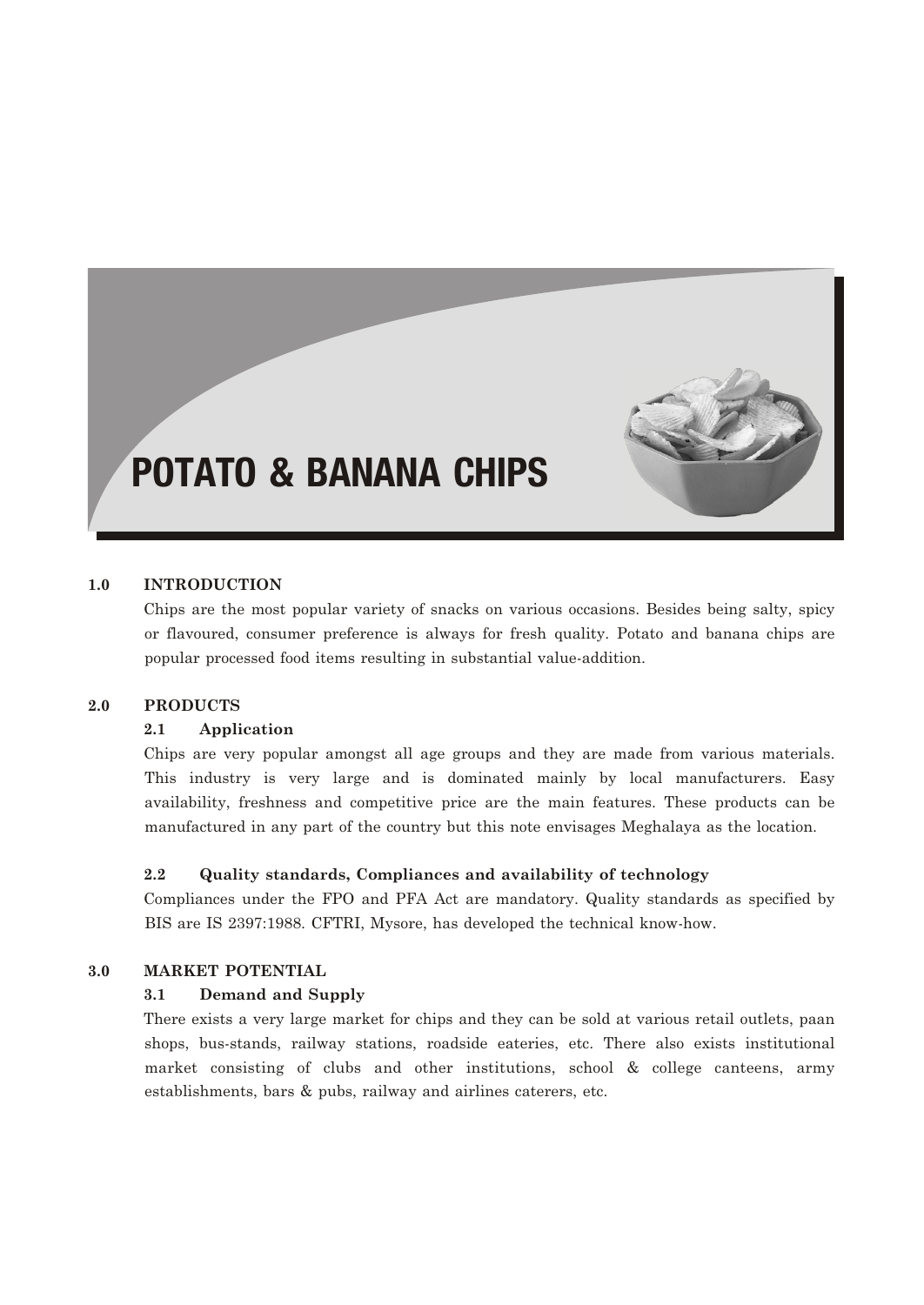#### **3.2 Marketing Strategy**

Competition from organised sector is increasing but local and small units have distinct advantages in terms of less overheads and transportation costs, longer shelf life, quick access to market and cost.

#### **4.0 MANUFACTURING PROCESS**

It is very well established and simple. It involves visual inspection and sorting of damaged potatoes and bananas and washing them in water. Then they are peeled and trimmed before slicing or cutting them to the required size. Then they are once again washed and dried. They are then fried and either salt or other spices/flavours are mixed homogenously. After cooling them, they are packed in pouches or plastic bags. A typical process flow chart is as under:



#### **5.0 CAPITAL INPUTS**

#### **5.1 Land and Building**

Land measuring to around 250 sq.mtrs. with built-up area of 125 sq.mtrs. would be adequate. Apart from main factory area of 75-80 sq.mtrs; there will be godown and packing room. Cost of land is estimated to be Rs.0.75 lac whereas that of building Rs.3.15 lacs.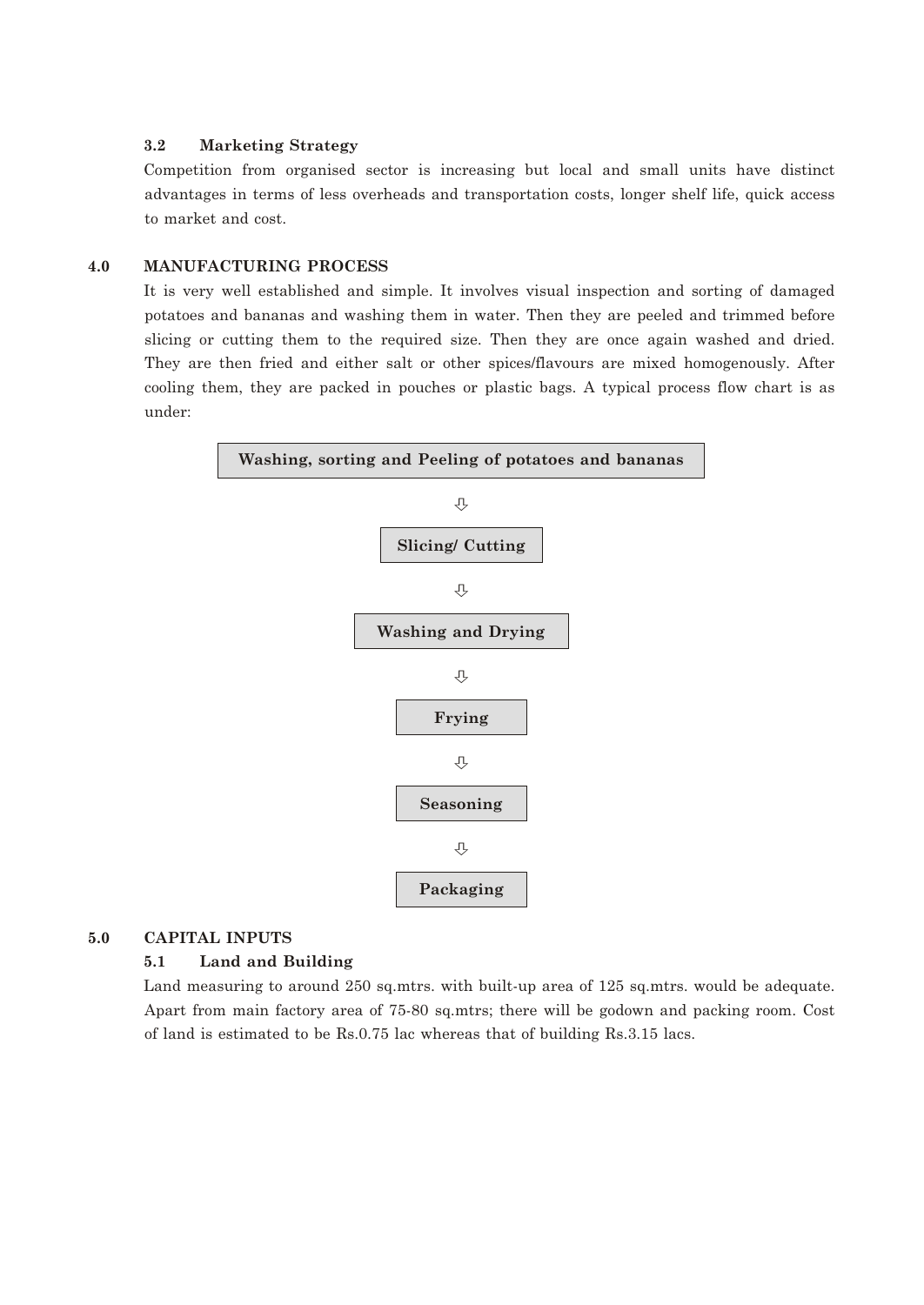## **5.2 Plant and Machinery**

Following machinery shall be required to produce about 50 tonnes of chips every year with working of two shifts and 300 working days.

| Item                                                                    | Qty.           | Price (Rs.) |
|-------------------------------------------------------------------------|----------------|-------------|
| Slicer made of SS with attachments and electric motor                   |                | 30,000      |
| Electrically-operated dryer with trolleys and 96 trays                  | 1              | 80,000      |
| Automatic Potato Peeling Machine                                        | $\overline{2}$ | 30,000      |
| <b>Automatic Sealing Machine</b>                                        | $\overline{2}$ | 20,000      |
| Coal-fired Furnace                                                      | 1              | 15,000      |
| Electrical Installations                                                | $ -$           | 10,000      |
| Cutting and peeling knives, aluminium utensils,<br>weighing scale, etc. | $ -$           | 20,000      |
|                                                                         | Total          | 2,05,000    |

#### **5.3 Miscellaneous Assets**

It is expected that storage racks, working tables etc. would cost Rs. 45,000/-.

### **5.4 Utilities**

Power requirement shall be 10 HP and about 1500 ltrs. of water shall be required in production process.

## **5.5 Raw Material**

Potatoes and bananas are grown abundantly in the entire North-East region. It is estimated that Meghalaya grows around 65,000 to 70,000 tonnes of bananas and 1,70,000 tonnes of potatoes every year. Other materials required are salt, edible oil, spices and flavours. But their quantities shall be very small. Printed polythene bags and corrugated or cardboard boxes would form the packing materials.

## **6.0 MANPOWER REQUIREMENTS**

| <b>Particulars</b>   | Nos.           | Monthly<br>Salary (Rs.) | <b>Total Monthly</b><br>Salary (Rs.) |
|----------------------|----------------|-------------------------|--------------------------------------|
| Skilled Workers      | $\overline{2}$ | 1,800                   | 3,600                                |
| Semi-skilled Workers | $\overline{2}$ | 1,500                   | 3,000                                |
| Unskilled Workers    | $\overline{2}$ | 1,200                   | 2,400                                |
| Salesman             |                | 2,500                   | 2,500                                |
|                      |                | Total                   | 11,500                               |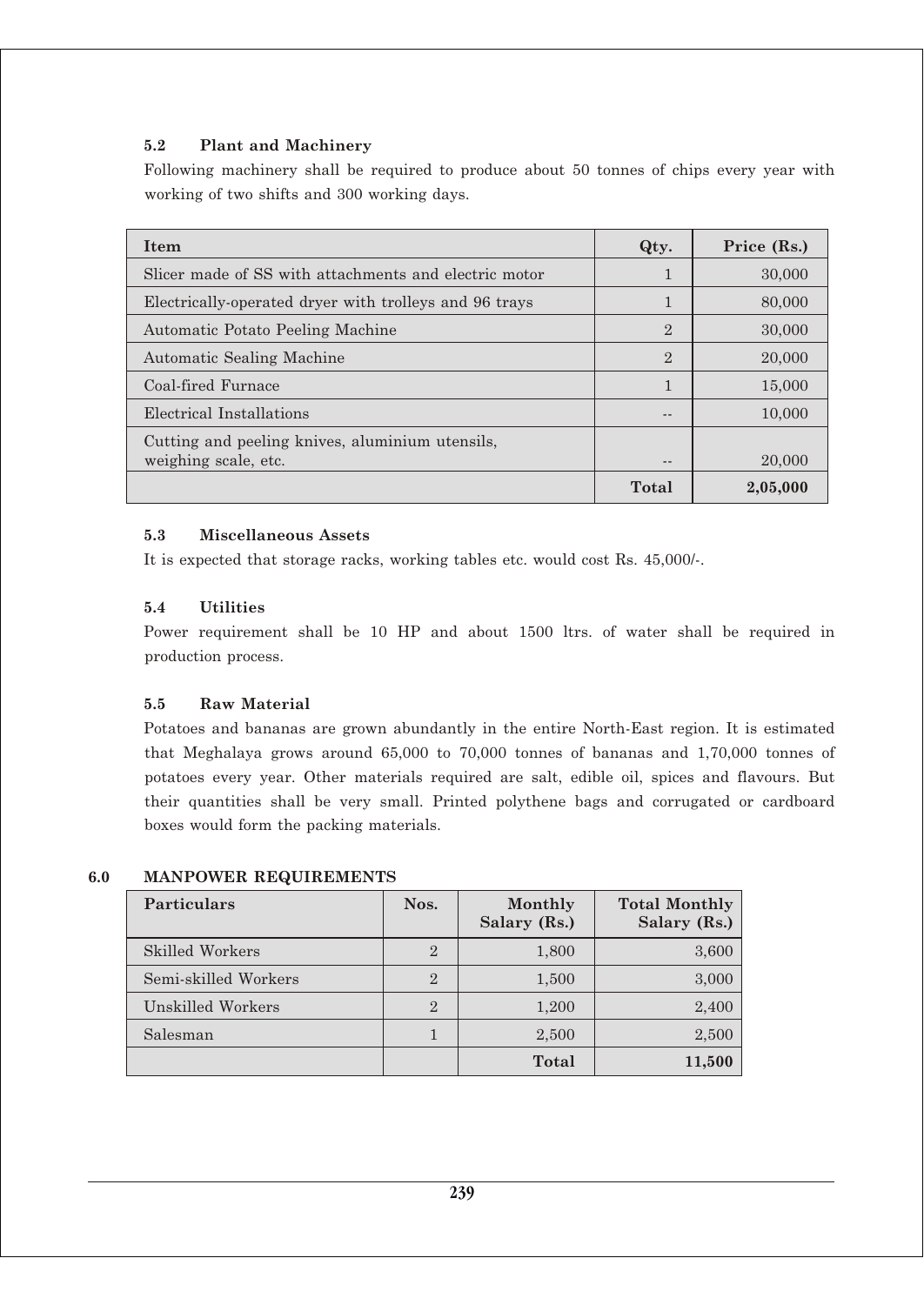#### **7.0 TENTATIVE IMPLEMENTATION SCHEDULE**

| Activity                                                          | Period (in months) |
|-------------------------------------------------------------------|--------------------|
| Application and sanction of loan                                  |                    |
| Site selection and commencement of civil work                     |                    |
| Completion of civil work and placement of<br>orders for machinery | 4                  |
| Erection, installation and trial runs                             |                    |

## **8.0 DETAILS OF THE PROPOSED PROJECT**

### **8.1 Land and Building**

| <b>Particulars</b> | Area (Sq.Mtrs) | $Cost$ (Rs.) |
|--------------------|----------------|--------------|
| Land               | 250            | 75,000       |
| Building           | 125            | 3,15,000     |

### **8.2 Plant and Machinery**

The total cost under this head is likely to be Rs.2.05 lacs as explained earlier.

## **8.3 Miscellaneous Assets**

A provision of Rs.45, 000/- is made under this head as explained earlier.

## **8.4 Preliminary & Pre-operative Expenses**

A lump sum provision of Rs.40, 000/- is made under this head towards registration charges, establishment expenses and pre-production expenses.

## **8.5 Working Capital Requirement**

The total requirement of working capital in the first year at 60% capacity utilisation is estimated at Rs. 1.40 lacs consisting of bank finance of Rs. 0.89 lac and margin money of Rs. 0.51 lac. The detailed calculations are as under:

(Rs. in lacs)

| <b>Particulars</b>             | Period              | <b>Margin</b> | Total | <b>Bank</b> | <b>Promoters</b> |
|--------------------------------|---------------------|---------------|-------|-------------|------------------|
| Stock of Raw &                 |                     |               |       |             |                  |
| Packing Materials              | 1 Month             | 30%           | 0.22  | 0.15        | 0.07             |
| <b>Stock of Finished Goods</b> | $\frac{1}{2}$ Month | 25%           | 0.32  | 0.24        | 0.08             |
| Receivables                    | 1 Month             | 30%           | 0.66  | 0.50        | 0.16             |
| Working Expenses               | 1 Month             | 100%          | 0.20  | --          | 0.20             |
|                                |                     | Total         | 1.40  | 0.89        | 0.51             |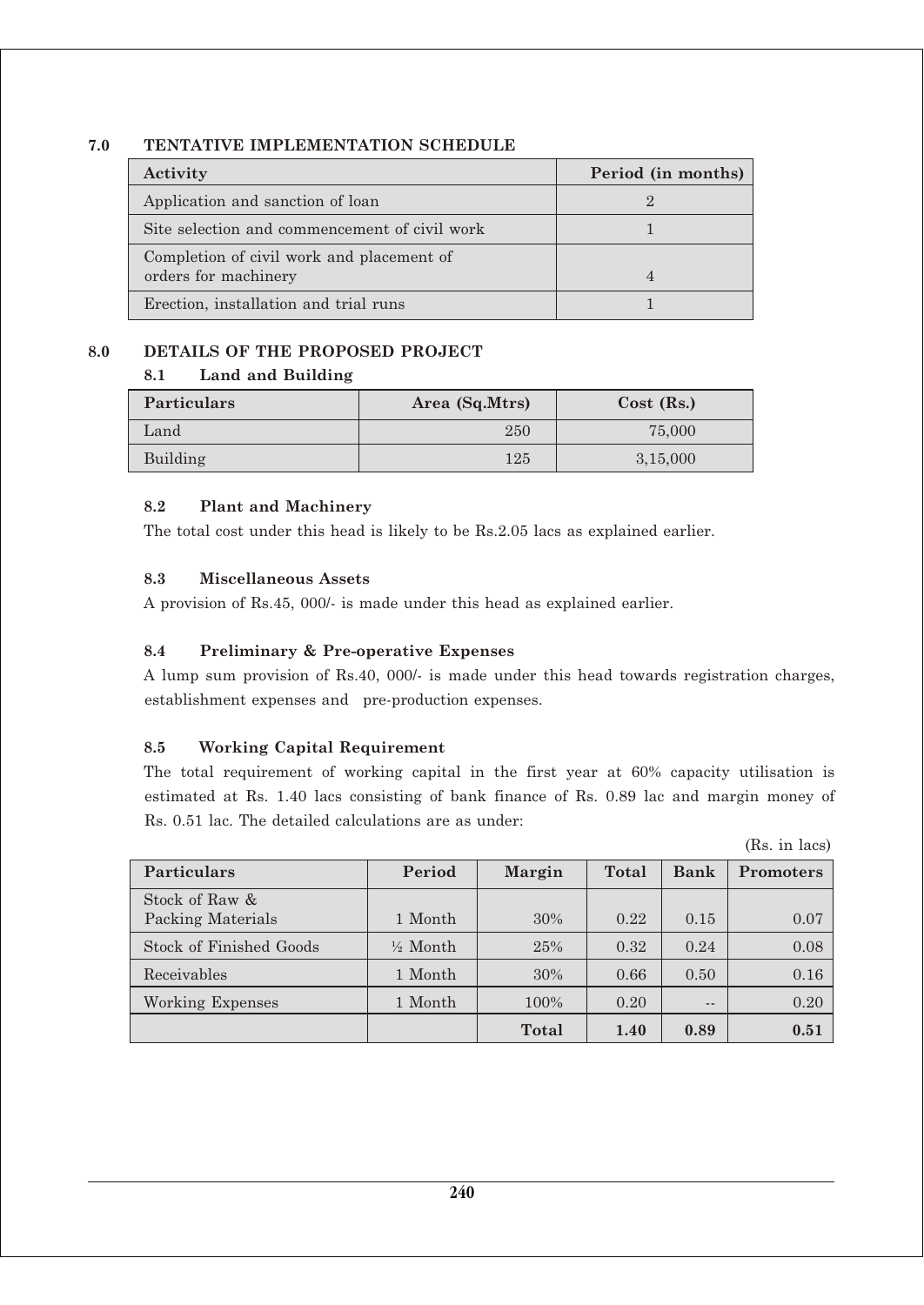| 8.6 | Cost of the Project and Means of Financing   | (Rs. in lacs) |
|-----|----------------------------------------------|---------------|
|     | <b>Item</b>                                  | Amount        |
|     | Land and Building                            | 3.90          |
|     | Plant and Machinery                          | 2.05          |
|     | Miscellaneous Assets                         | 0.45          |
|     | P&P Expenses                                 | 0.40          |
|     | Contingencies $@10\%$ on Building and<br>P&M | 0.60          |
|     | Working Capital Margin                       | 0.51          |
|     | Total                                        | 7.91          |
|     | <b>Means of Finance</b>                      |               |
|     | Promoters' Contribution                      | 2.31          |
|     | Loan from Bank/FI                            | 5.60          |
|     | Total                                        | 7.91          |
|     | Debt Equity Ratio                            | 2.42:1        |
|     | Promoters' Contribution                      | 30%           |

Financial assistance in the form of grant is available from the Ministry of Food Processing Industries, Govt. of India, towards expenditure on technical civil works and plant and machinery for eligible projects subject to certain terms and conditions.

### **9.0 PROFITABILITY CALCULATIONS**

#### **9.1 Production Capacity and Build-up**

The installed production capacity shall be 50 tonnes of chips every year considering 300 working days and working of 2 shifts per day. It is expected that the factory would operate at 60% and 75% respectively during first two years.

| (Rs. in lacs)<br>9.2<br>Sales Revenue at 100% |                  |                               |              |  |
|-----------------------------------------------|------------------|-------------------------------|--------------|--|
| Product                                       | Qty.<br>(Tonnes) | <b>Selling Price</b><br>(Rs.) | <b>Sales</b> |  |
| Potato Chips                                  | 30               | 55,000                        | 16.50        |  |
| Banana Chips                                  | 20               | 50,000                        | 10.00        |  |
|                                               |                  | Total                         | 26.50        |  |

| Sales Revenue at 100% |     |  |  |
|-----------------------|-----|--|--|
|                       | 9.2 |  |  |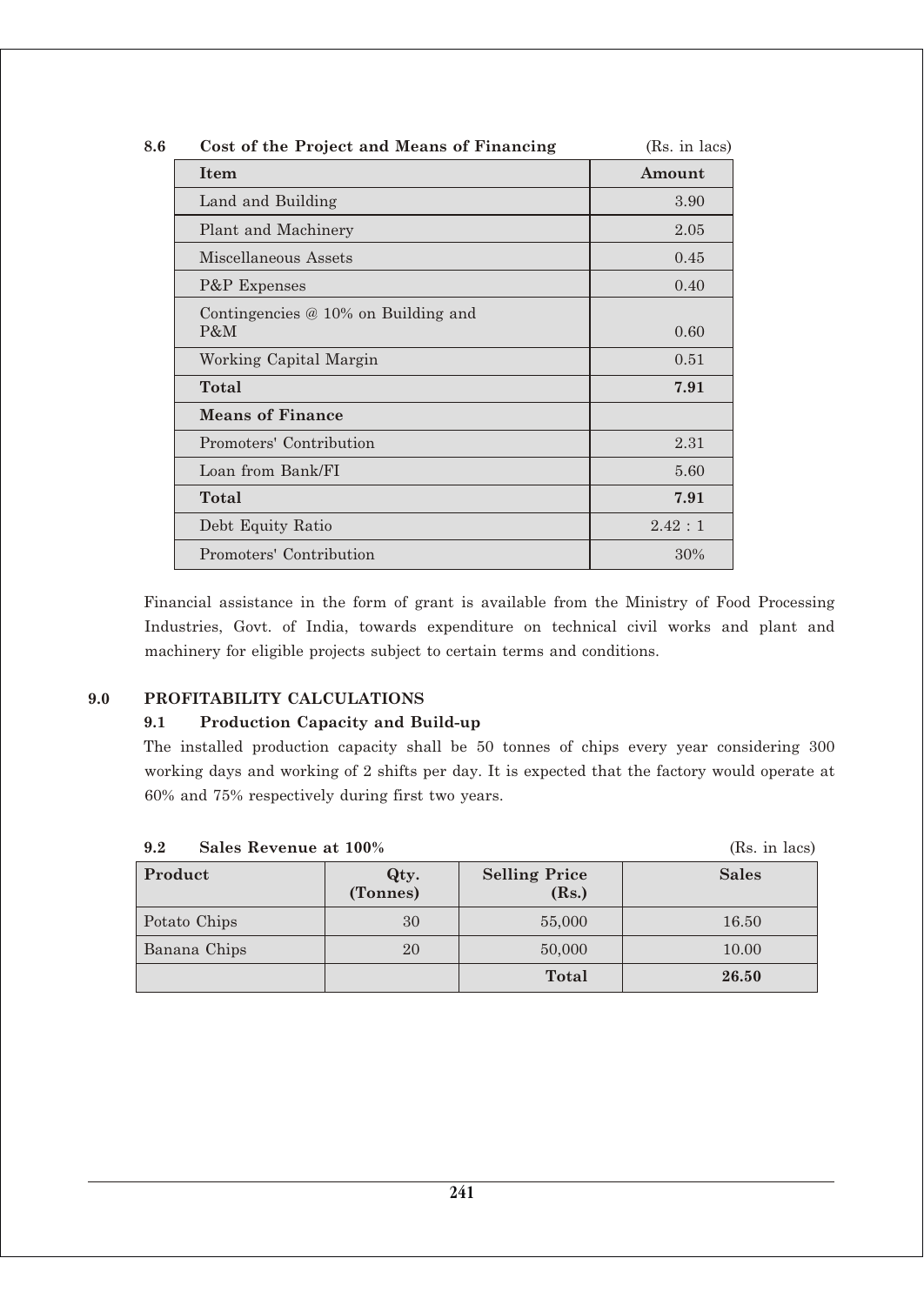### **9.3 Raw and Packing Materials Required at 100%**

In case of potato chips, process loss is 30% whereas in case of banana chips, it is 20%. Accordingly the input costs have been worked out.

(Rs. in lacs)

|                                         |                |                    | \==== ====== |
|-----------------------------------------|----------------|--------------------|--------------|
| <b>Product</b>                          | Qty.<br>(Tons) | Rate/Tone<br>(Rs.) | Total        |
| Potatoes                                | 44             | 8,000              | 3.52         |
| Bananas                                 | 25             | 7,000              | 1.75         |
| Hard Coke                               | 15             | 1,000              | 0.15         |
| Spices/Flavours, Salt, edible oil, etc. | --             | --                 | 1.40         |
| <b>Packing Materials</b>                | --             | $- -$              | 2.00         |
|                                         |                | <b>Total</b>       | 8.82         |

**9.4 Utilities**

Annual power and water charges at 100% capacity level are assumed to be Rs. 60,000/-.

### **9.5 Selling and Distribution Overheads**

In view of competition in the market, there will be need to undertake advertisements in local TV channel, printing of pamphlets, small hoardings etc. Retailers shall have to be given commission of 8%to 10%. Hence, a provision of 12.5% of sales value has been made.

#### **9.6 Interest**

Interest on term loan finance of Rs.5.60 lacs has been calculated @ 12% per annum assuming that the loan shall be repaid in 3 years including a moratorium period of 6 months. Interest on bank finance for working capital is taken at 14% per annum.

#### **9.7 Depreciation**

It is calculated on WDV basis and rates assumed are 10% on building and 20% on plant and machinery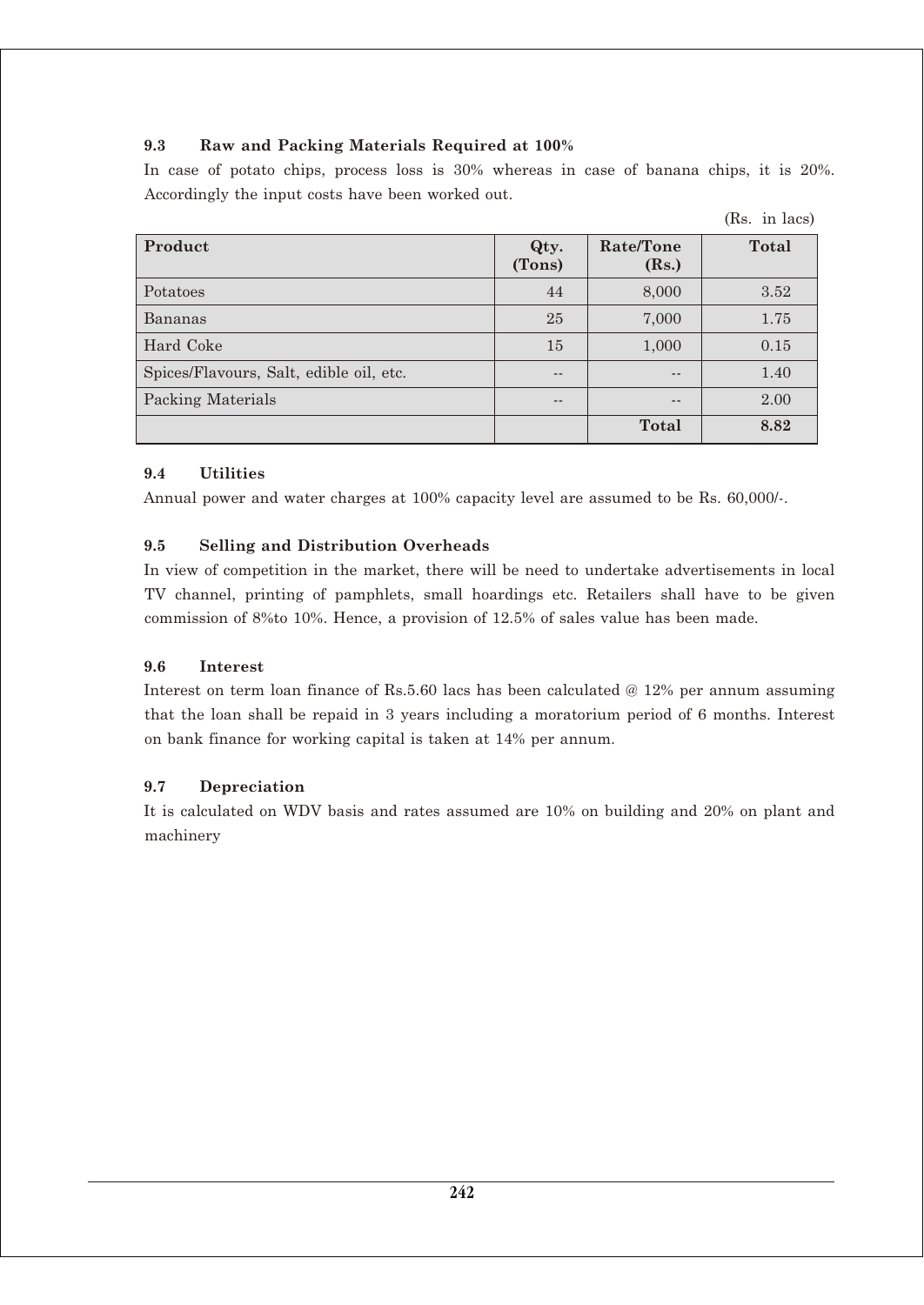## **10.0 PROJECTED PROFITABILITY**

(Rs. in lacs)

| No.          | <b>Particulars</b>                               | 1st Year            | 2nd Year |
|--------------|--------------------------------------------------|---------------------|----------|
| $\mathbf{A}$ | <b>Installed Capacity</b>                        | ---- 50 Tonnes ---- |          |
|              | Capacity Utilisation                             | 60%                 | 75%      |
|              | <b>Sales Realisation</b>                         | 15.90               | 19.90    |
| B            | <b>Cost of Production</b>                        |                     |          |
|              | Raw and Packing Materials                        | 5.30                | 6.60     |
|              | <b>Utilities</b>                                 | 0.36                | 0.45     |
|              | Salaries                                         | 1.38                | 1.55     |
|              | Stores & Spares                                  | 0.18                | 0.24     |
|              | Repairs & Maintenance                            | 0.24                | 0.36     |
|              | Selling and Distribution Expenses @ 25% of Sales | 4.00                | 5.00     |
|              | Administrative Expenses                          | 0.36                | 0.48     |
|              | Total                                            | 11.82               | 14.68    |
| $\mathbf C$  | Profit before Interest & Depreciation            | 4.08                | 5.22     |
|              | Interest on Term Loan                            | 0.54                | 0.30     |
|              | Interest on Working Capital                      | 0.13                | 0.17     |
|              | Depreciation                                     | 0.82                | 0.68     |
|              | Net Profit                                       | 2.59                | 4.07     |
|              | Income-tax @ 20%                                 | 0.52                | 0.82     |
|              | Profit after Tax                                 | 2.07                | 3.25     |
|              | Cash Accruals                                    | 2.89                | 3.98     |
|              | Repayment of Term Loan                           | 1.00                | 2.00     |

# **11.0 BREAK-EVEN ANALYSIS** (Rs. in lacs)

|                | <b>DIVLIME DI LISTERI IN DIDI</b> |      | (100, 111100) |
|----------------|-----------------------------------|------|---------------|
| N <sub>o</sub> | Particulars                       |      | Amount        |
| [A]            | <b>Sales</b>                      |      | 15.90         |
| [B]            | Variable Costs                    |      |               |
|                | Raw and Packing Materials         | 5.30 |               |
|                | Utilities (70%)                   | 0.25 |               |
|                | Salaries (70%)                    | 0.97 |               |
|                | Stores & Spares                   | 0.18 |               |
|                | Selling Expenses (70%)            | 2.80 |               |
|                | Admn. Expenses (50%)              | 0.18 |               |
|                | Interest on Working Capital       | 0.13 | 9.81          |
| [C]            | Contribution [A] - [B]            |      | 6.09          |
| [D]            | <b>Fixed Cost</b>                 |      | 3.50          |
| [E]            | Break-Even Point $(D - C)$        |      | 58%           |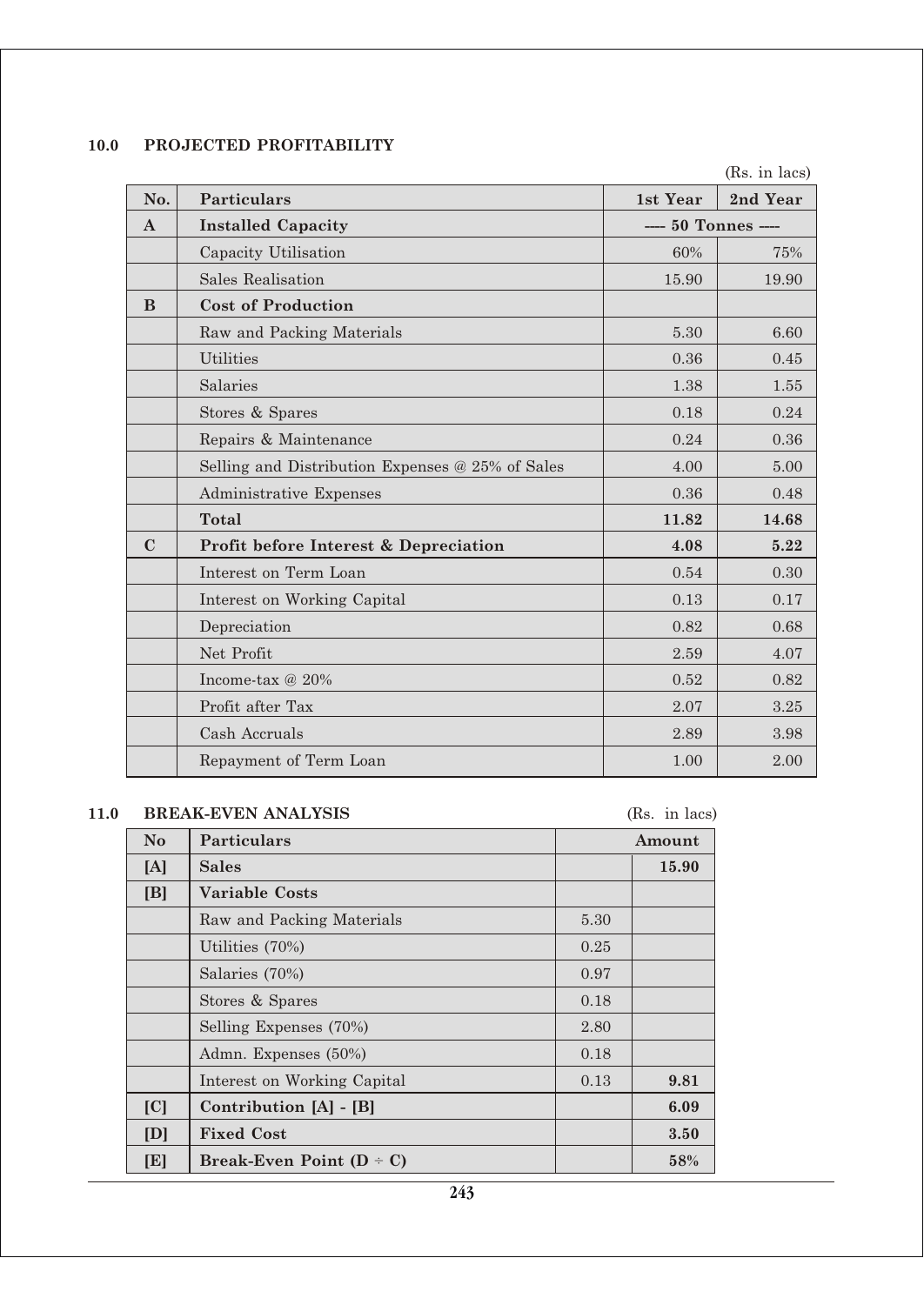## **12.0 [A] LEVERAGES**

# **Financial Leverage**  $=$  EBIT/EBT

 $= 3.26 \div 2.59$  $= 1.26$ 

## **Operating Leverage**

= Contribution/EBT  $= 6.09 \div 2.59$  $= 2.35$ 

## **Degree of Total Leverage**

 $=$  FL/OL  $= 1.26 \div 2.35$  $= 0.54$ 

## **[B] Debt Service Coverage Ratio (DSCR)**

(Rs. in lacs)

| <b>Particulars</b>  | 1st Yr               | 2nd Yr | 3rd Yr |
|---------------------|----------------------|--------|--------|
| Cash Accruals       | 2.89                 | 3.93   | 4.27   |
| Interest on TL      | 0.54                 | 0.30   | 0.14   |
| Total [A]           | 3.43                 | 4.23   | 4.41   |
| Interest on TL      | 0.54                 | 0.30   | 0.14   |
| Repayment of TL     | 1.15                 | 2.30   | 2.15   |
| Total [B]           | 1.69                 | 2.60   | 2.29   |
| $DSCR [A] \div [B]$ | 2.03                 | 1.63   | 1.93   |
| <b>Average DSCR</b> | -------------------- |        |        |